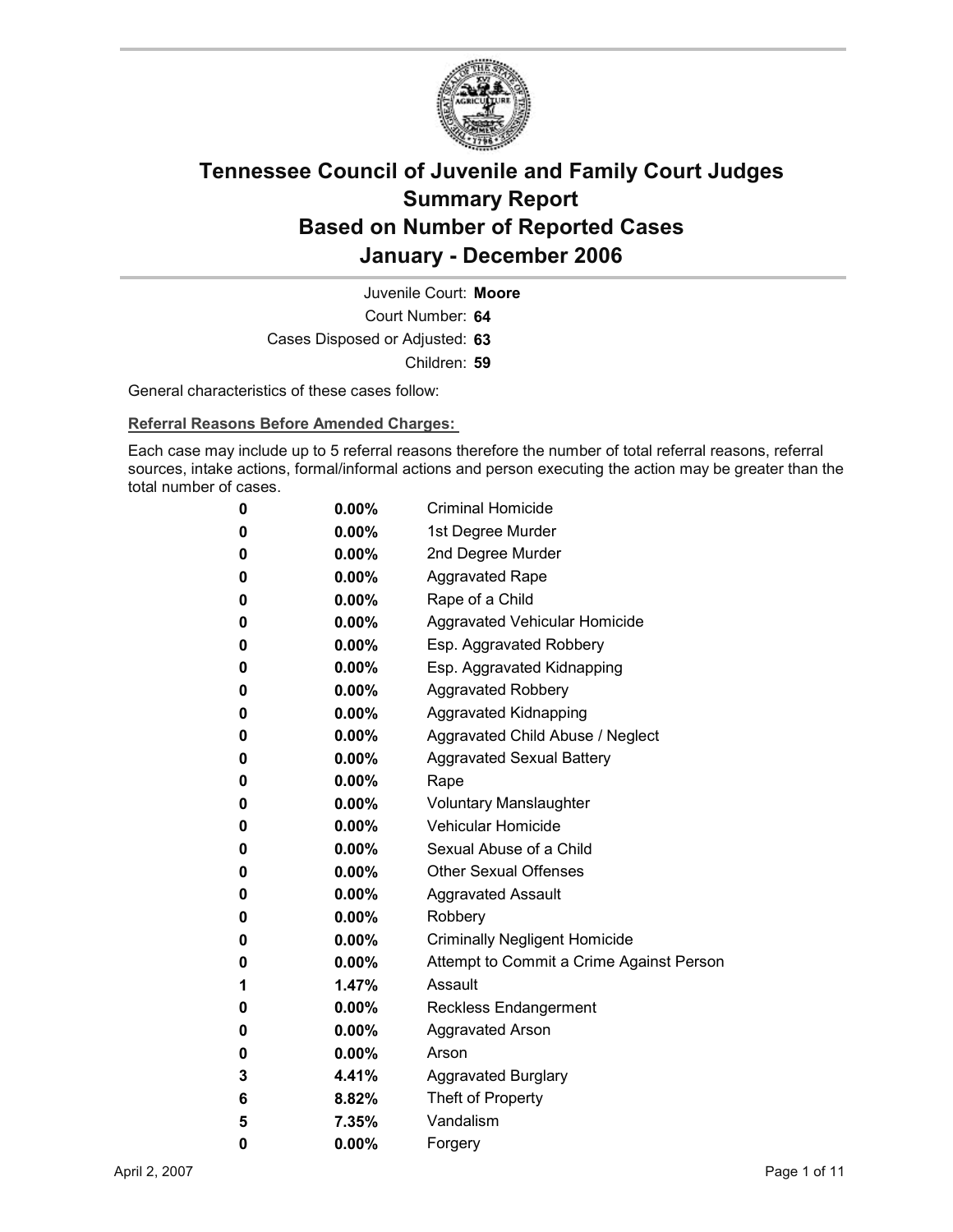

Court Number: **64** Juvenile Court: **Moore**

Cases Disposed or Adjusted: **63**

Children: **59**

#### **Referral Reasons Before Amended Charges:**

Each case may include up to 5 referral reasons therefore the number of total referral reasons, referral sources, intake actions, formal/informal actions and person executing the action may be greater than the total number of cases.

| 0  | 0.00%    | <b>Worthless Checks</b>                                     |
|----|----------|-------------------------------------------------------------|
| 0  | $0.00\%$ | Illegal Possession / Fraudulent Use of Credit / Debit Cards |
| 1  | 1.47%    | <b>Burglary</b>                                             |
| 0  | $0.00\%$ | Unauthorized Use of a Vehicle                               |
| 0  | $0.00\%$ | <b>Cruelty to Animals</b>                                   |
| 0  | $0.00\%$ | Sale of Controlled Substances                               |
| 0  | $0.00\%$ | <b>Other Drug Offenses</b>                                  |
| 10 | 14.71%   | Possession of Controlled Substances                         |
| 0  | $0.00\%$ | <b>Criminal Attempt</b>                                     |
| 1  | 1.47%    | Carrying Weapons on School Property                         |
| 0  | 0.00%    | Unlawful Carrying / Possession of a Weapon                  |
| 0  | 0.00%    | <b>Evading Arrest</b>                                       |
| 0  | $0.00\%$ | Escape                                                      |
| 0  | $0.00\%$ | Driving Under Influence (DUI)                               |
| 7  | 10.29%   | Possession / Consumption of Alcohol                         |
| 0  | 0.00%    | Resisting Stop, Frisk, Halt, Arrest or Search               |
| 0  | $0.00\%$ | <b>Aggravated Criminal Trespass</b>                         |
| 1  | 1.47%    | Harassment                                                  |
| 0  | $0.00\%$ | Failure to Appear                                           |
| 0  | $0.00\%$ | Filing a False Police Report                                |
| 0  | 0.00%    | Criminal Impersonation                                      |
| 0  | $0.00\%$ | <b>Disorderly Conduct</b>                                   |
| 0  | $0.00\%$ | <b>Criminal Trespass</b>                                    |
| 1  | 1.47%    | <b>Public Intoxication</b>                                  |
| 0  | $0.00\%$ | Gambling                                                    |
| 1  | 1.47%    | Traffic                                                     |
| 0  | 0.00%    | <b>Local Ordinances</b>                                     |
| 0  | 0.00%    | Violation of Wildlife Regulations                           |
| 0  | $0.00\%$ | Contempt of Court                                           |
| 0  | 0.00%    | <b>Violation of Probation</b>                               |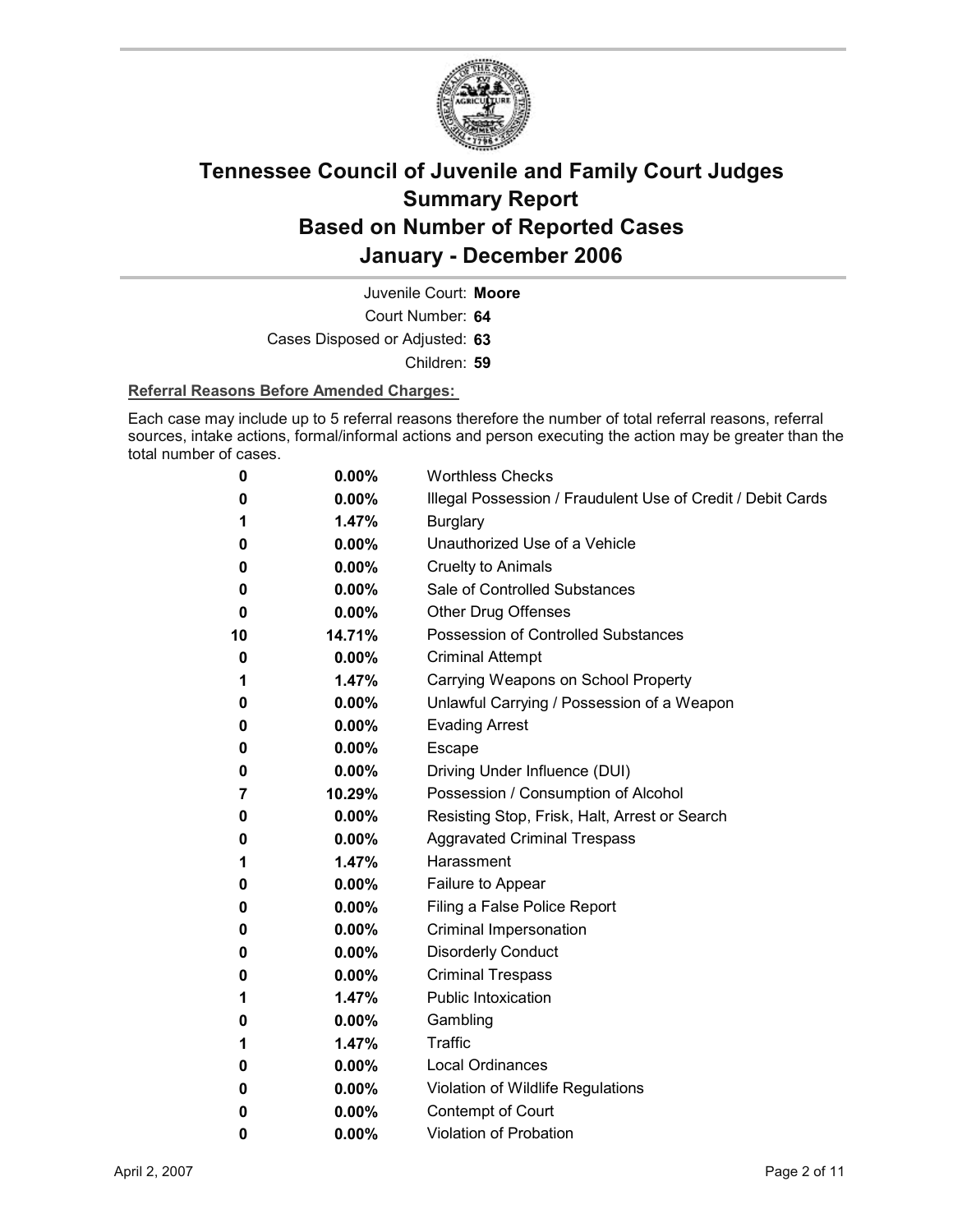

Court Number: **64** Juvenile Court: **Moore** Cases Disposed or Adjusted: **63** Children: **59**

#### **Referral Reasons Before Amended Charges:**

Each case may include up to 5 referral reasons therefore the number of total referral reasons, referral sources, intake actions, formal/informal actions and person executing the action may be greater than the total number of cases.

| 0<br>0<br>0<br>0 | $0.00\%$<br>$0.00\%$<br>0.00%<br>0.00%                   | Child Support<br><b>Request for Medical Treatment</b><br><b>Consent to Marry</b><br>Other                            |
|------------------|----------------------------------------------------------|----------------------------------------------------------------------------------------------------------------------|
|                  |                                                          |                                                                                                                      |
|                  |                                                          |                                                                                                                      |
|                  |                                                          |                                                                                                                      |
|                  |                                                          |                                                                                                                      |
|                  | 1.47%                                                    | Paternity / Legitimation                                                                                             |
| 0                | 0.00%                                                    | Visitation                                                                                                           |
| 16               | 23.53%                                                   | Custody                                                                                                              |
| 0                | 0.00%                                                    | <b>Foster Care Review</b>                                                                                            |
| 0                | $0.00\%$                                                 | <b>Administrative Review</b>                                                                                         |
| 0                | $0.00\%$                                                 | <b>Judicial Review</b>                                                                                               |
| 0                | 0.00%                                                    | Violation of Informal Adjustment                                                                                     |
| 0                |                                                          | <b>Violation of Pretrial Diversion</b>                                                                               |
| 0                |                                                          | <b>Termination of Parental Rights</b>                                                                                |
|                  |                                                          | Dependency / Neglect                                                                                                 |
|                  |                                                          | <b>Physically Abused Child</b>                                                                                       |
|                  |                                                          | Sexually Abused Child                                                                                                |
|                  |                                                          | <b>Violation of Curfew</b>                                                                                           |
|                  |                                                          | Violation of a Valid Court Order                                                                                     |
|                  |                                                          | Possession of Tobacco Products                                                                                       |
|                  |                                                          | In-State Runaway<br>Out-of-State Runaway                                                                             |
|                  |                                                          | Truancy                                                                                                              |
|                  |                                                          | <b>Unruly Behavior</b>                                                                                               |
|                  |                                                          | <b>Violation of Aftercare</b>                                                                                        |
|                  | 0<br>2<br>2<br>1<br>0<br>3<br>1<br>0<br>0<br>0<br>5<br>1 | 0.00%<br>2.94%<br>2.94%<br>1.47%<br>0.00%<br>4.41%<br>1.47%<br>0.00%<br>$0.00\%$<br>0.00%<br>7.35%<br>0.00%<br>0.00% |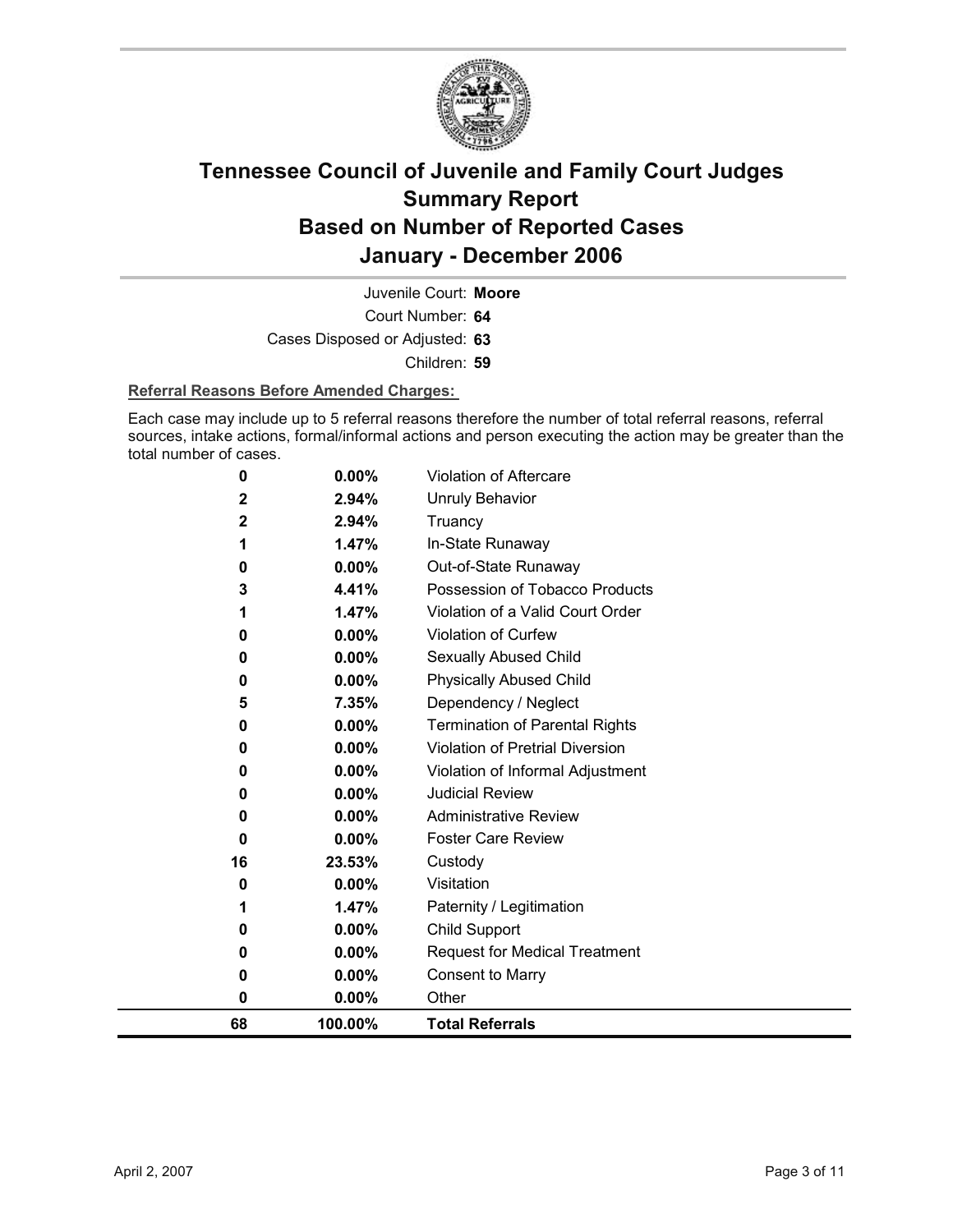

|                            |                                | Juvenile Court: Moore             |
|----------------------------|--------------------------------|-----------------------------------|
|                            |                                | Court Number: 64                  |
|                            | Cases Disposed or Adjusted: 63 |                                   |
|                            |                                | Children: 59                      |
| <b>Referral Sources: 1</b> |                                |                                   |
| 42                         | 61.76%                         | Law Enforcement                   |
| 5                          | 7.35%                          | Parents                           |
| 9                          | 13.24%                         | Relatives                         |
| 0                          | $0.00\%$                       | Self                              |
| 4                          | 5.88%                          | School                            |
| 0                          | 0.00%                          | <b>CSA</b>                        |
| 5                          | 7.35%                          | <b>DCS</b>                        |
| 0                          | 0.00%                          | <b>Other State Department</b>     |
| 0                          | 0.00%                          | <b>District Attorney's Office</b> |
| 0                          | 0.00%                          | <b>Court Staff</b>                |
| 0                          | $0.00\%$                       | Social Agency                     |
| 0                          | 0.00%                          | <b>Other Court</b>                |
| 0                          | 0.00%                          | Victim                            |
| 3                          | 4.41%                          | Child & Parent                    |
| 0                          | 0.00%                          | Hospital                          |
| 0                          | 0.00%                          | Unknown                           |
| 0                          | 0.00%                          | Other                             |
| 68                         | 100.00%                        | <b>Total Referral Sources</b>     |

#### **Age of Child at Referral: 2**

| 59 | 100.00%  | <b>Total Child Count</b> |  |
|----|----------|--------------------------|--|
| 0  | $0.00\%$ | Unknown / Not Reported   |  |
| 1  | 1.69%    | Ages 19 and Over         |  |
| 17 | 28.81%   | Ages 17 through 18       |  |
| 19 | 32.20%   | Ages 15 through 16       |  |
| 9  | 15.25%   | Ages 13 through 14       |  |
| 1  | 1.69%    | Ages 11 through 12       |  |
| 12 | 20.34%   | Ages 10 and Under        |  |
|    |          |                          |  |

 $1$  If different than number of Referral Reasons (68), verify accuracy of your court's data.

<sup>2</sup> One child could be counted in multiple categories, verify accuracy of your court's data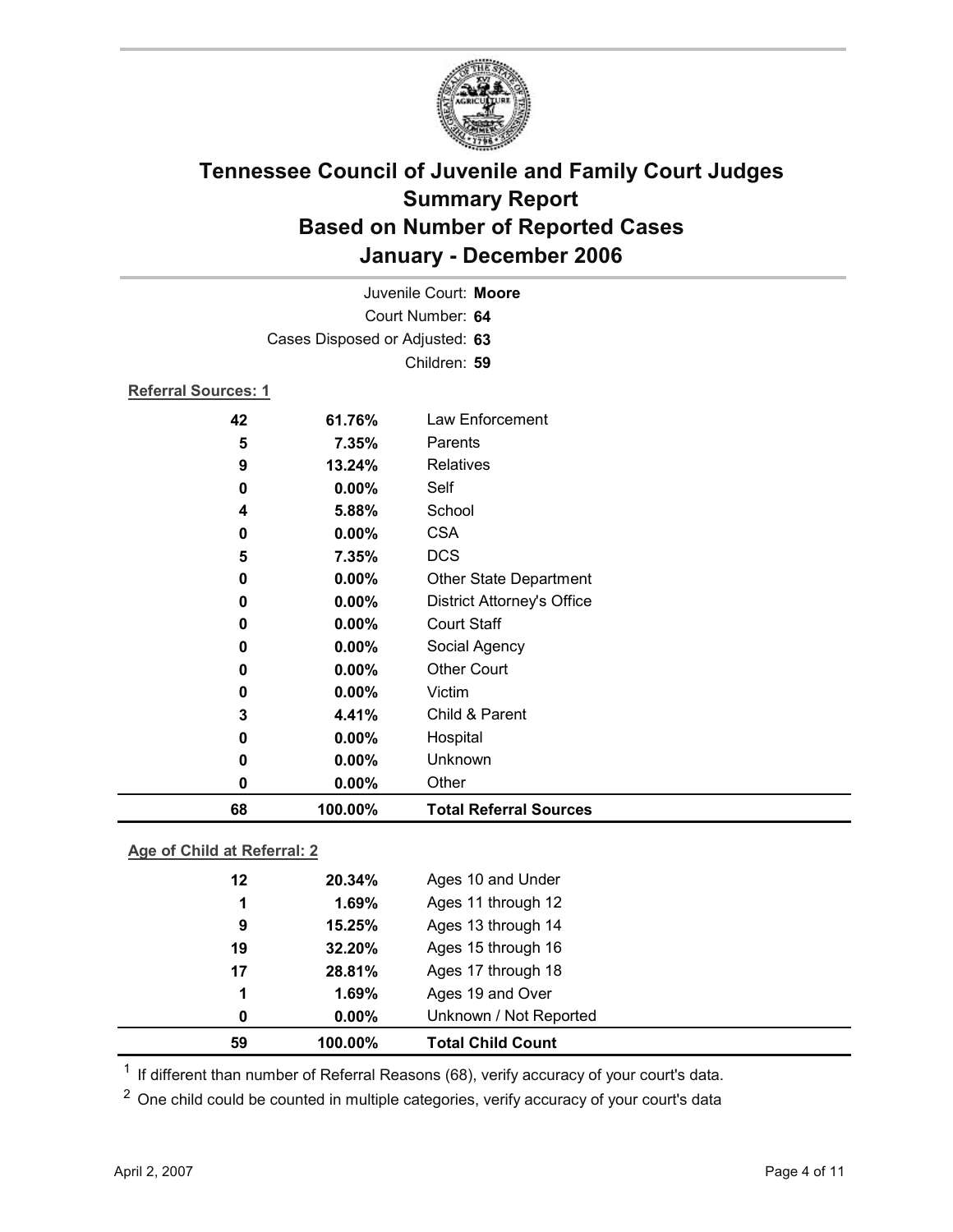

| Juvenile Court: Moore                   |                 |                           |  |  |  |
|-----------------------------------------|-----------------|---------------------------|--|--|--|
| Court Number: 64                        |                 |                           |  |  |  |
| Cases Disposed or Adjusted: 63          |                 |                           |  |  |  |
|                                         | Children: 59    |                           |  |  |  |
| Sex of Child: 1                         |                 |                           |  |  |  |
| 38                                      | 64.41%          | Male                      |  |  |  |
| 21                                      | 35.59%          | Female                    |  |  |  |
| $\mathbf 0$                             | 0.00%           | Unknown                   |  |  |  |
| 59                                      | 100.00%         | <b>Total Child Count</b>  |  |  |  |
| Race of Child: 1                        |                 |                           |  |  |  |
|                                         |                 |                           |  |  |  |
| 53                                      | 89.83%<br>3.39% | White<br>African American |  |  |  |
| $\mathbf{2}$<br>$\mathbf 0$             | 0.00%           | <b>Native American</b>    |  |  |  |
| 1                                       | 1.69%           | Asian                     |  |  |  |
| 3                                       | 5.08%           | Mixed                     |  |  |  |
| 0                                       | 0.00%           | Unknown                   |  |  |  |
| 59                                      | 100.00%         | <b>Total Child Count</b>  |  |  |  |
|                                         |                 |                           |  |  |  |
| <b>Hispanic Origin: 1</b>               |                 |                           |  |  |  |
| $\overline{\mathbf{4}}$                 | 6.78%           | Yes                       |  |  |  |
| 55                                      | 93.22%          | No                        |  |  |  |
| $\mathbf 0$                             | 0.00%           | Unknown                   |  |  |  |
| 59                                      | 100.00%         | <b>Total Child Count</b>  |  |  |  |
| <b>School Enrollment of Children: 1</b> |                 |                           |  |  |  |
|                                         |                 | Yes                       |  |  |  |
| 55<br>$\mathbf{3}$                      | 93.22%<br>5.08% | No                        |  |  |  |
| 1                                       | 1.69%           | Unknown                   |  |  |  |
| 59                                      | 100.00%         | <b>Total Child Count</b>  |  |  |  |
|                                         |                 |                           |  |  |  |

 $1$  One child could be counted in multiple categories, verify accuracy of your court's data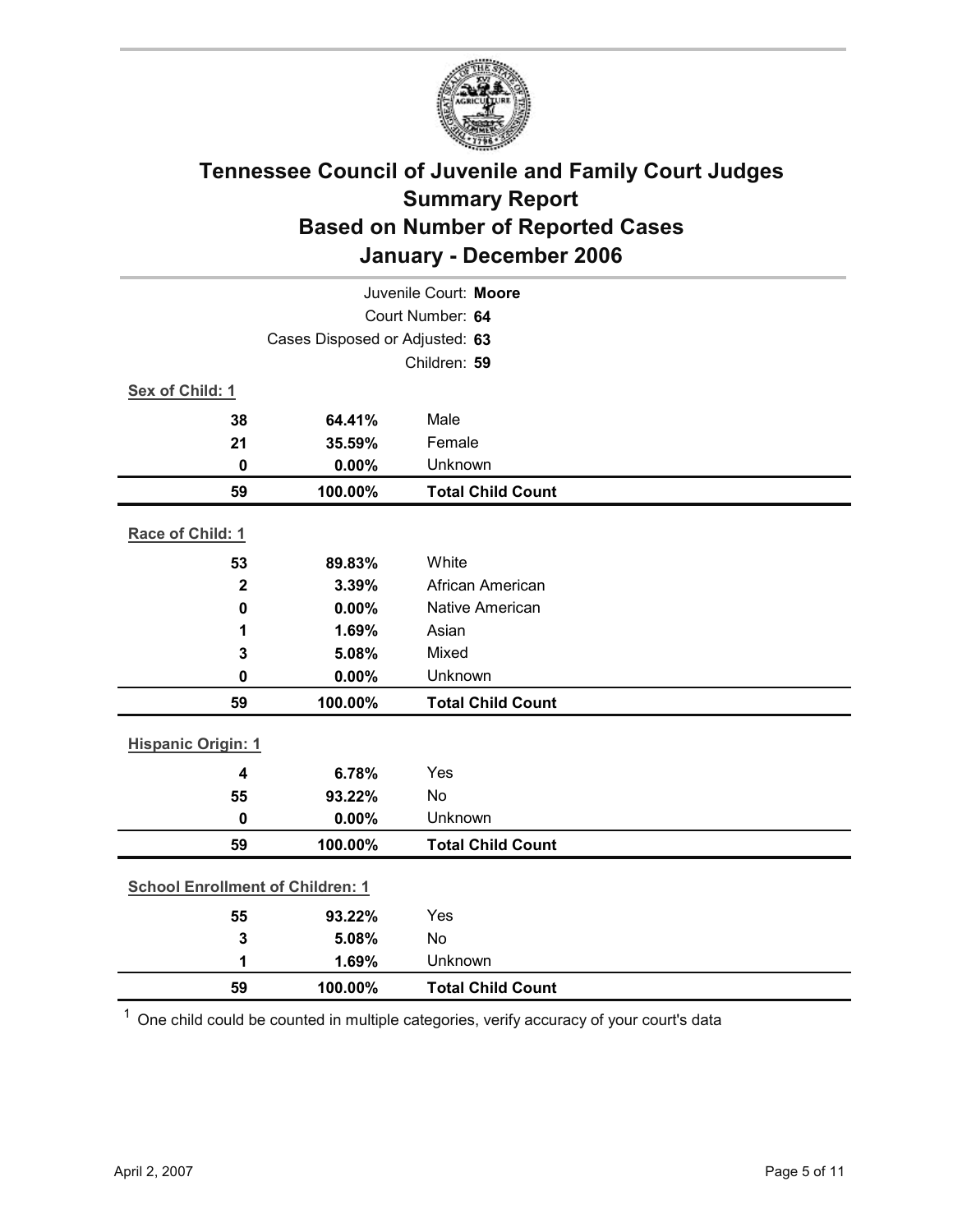

| Juvenile Court: Moore |                             |                                                    |                              |  |  |  |
|-----------------------|-----------------------------|----------------------------------------------------|------------------------------|--|--|--|
|                       | Court Number: 64            |                                                    |                              |  |  |  |
|                       |                             | Cases Disposed or Adjusted: 63                     |                              |  |  |  |
|                       |                             |                                                    | Children: 59                 |  |  |  |
|                       |                             | Living Arrangement of Child at Time of Referral: 1 |                              |  |  |  |
|                       | 7                           | 11.86%                                             | With Both Biological Parents |  |  |  |
|                       | 6                           | 10.17%                                             | With Father and Stepmother   |  |  |  |
|                       | 9                           | 15.25%                                             | With Mother and Stepfather   |  |  |  |
|                       | With Mother<br>11<br>18.64% |                                                    |                              |  |  |  |
|                       | 10                          | 16.95%                                             | <b>With Father</b>           |  |  |  |
|                       | 15                          | 25.42%                                             | <b>With Relatives</b>        |  |  |  |
|                       | 0                           | $0.00\%$                                           | <b>With Adoptive Parents</b> |  |  |  |

| 59 |   | 100.00%  | <b>Total Child Count</b> |
|----|---|----------|--------------------------|
|    | 0 | $0.00\%$ | Other                    |
|    | 0 | $0.00\%$ | Unknown                  |
|    | 0 | $0.00\%$ | Independent              |
|    | 0 | $0.00\%$ | In an Institution        |
|    | 0 | $0.00\%$ | In a Residential Center  |
|    | 0 | $0.00\%$ | In a Group Home          |
|    | 1 | 1.69%    | With Foster Family       |
|    | 0 | $0.00\%$ | With Adoptive Parents    |
|    |   |          |                          |

| <b>Type of Detention: 2</b> |
|-----------------------------|
|-----------------------------|

| 63           | 100.00%  | <b>Total Detention Count</b> |
|--------------|----------|------------------------------|
| 0            | $0.00\%$ | Other                        |
| 61           | 96.83%   | Does Not Apply               |
| 0            | $0.00\%$ | <b>Unknown</b>               |
| 0            | $0.00\%$ | <b>Psychiatric Hospital</b>  |
| 0            | $0.00\%$ | Jail - No Separation         |
| 0            | $0.00\%$ | Jail - Partial Separation    |
| 0            | $0.00\%$ | Jail - Complete Separation   |
| $\mathbf{2}$ | 3.17%    | Juvenile Detention Facility  |
| 0            | $0.00\%$ | Non-Secure Placement         |
|              |          |                              |

 $<sup>1</sup>$  One child could be counted in multiple categories, verify accuracy of your court's data</sup>

 $2$  If different than number of Cases (63) verify accuracy of your court's data.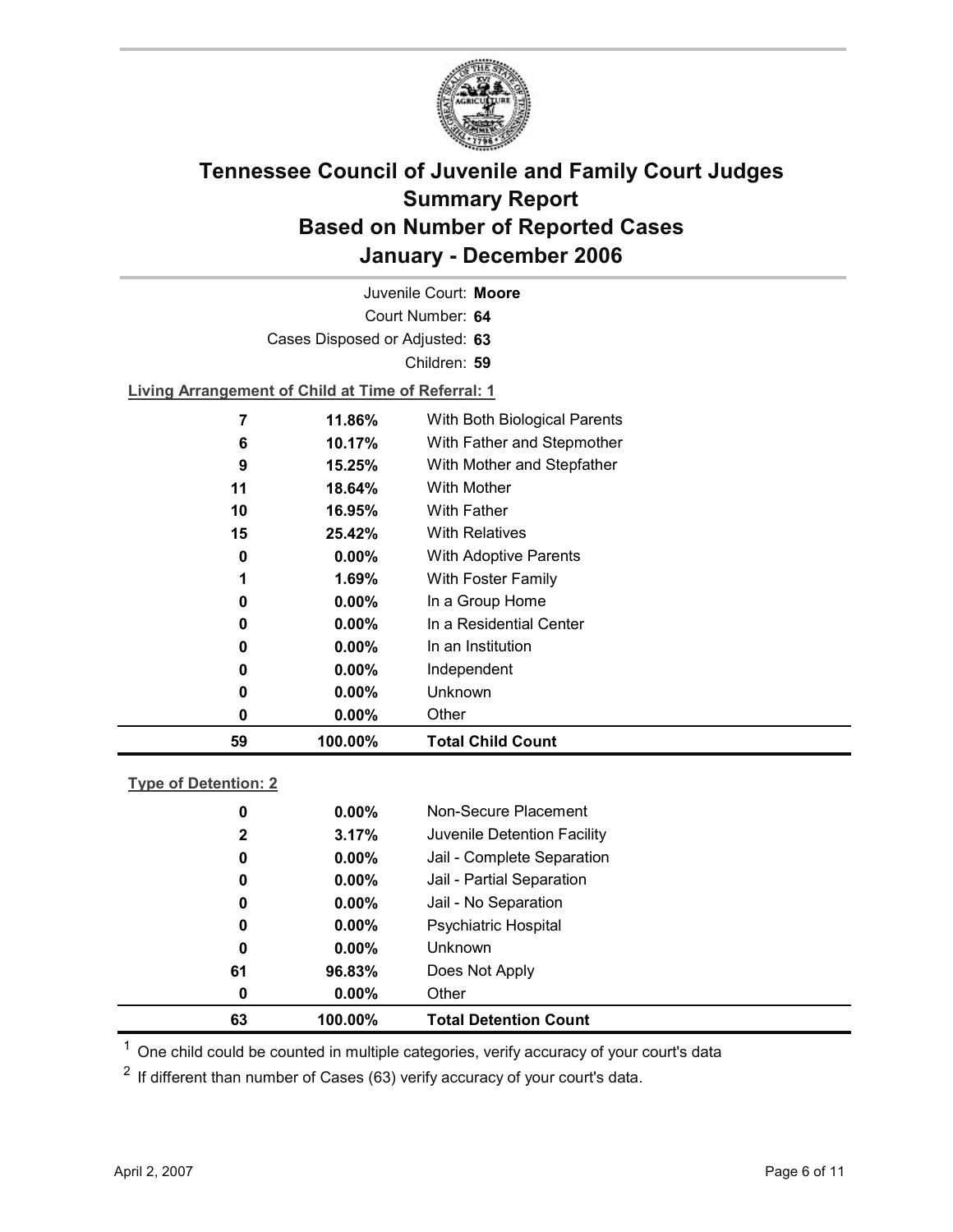

| Juvenile Court: Moore          |                                                    |                                      |  |  |
|--------------------------------|----------------------------------------------------|--------------------------------------|--|--|
| Court Number: 64               |                                                    |                                      |  |  |
| Cases Disposed or Adjusted: 63 |                                                    |                                      |  |  |
|                                |                                                    | Children: 59                         |  |  |
|                                | <b>Placement After Secure Detention Hearing: 1</b> |                                      |  |  |
| $\bf{0}$                       | 0.00%                                              | Returned to Prior Living Arrangement |  |  |
| 2                              | 3.17%                                              | Juvenile Detention Facility          |  |  |
| 0                              | 0.00%                                              | Jail                                 |  |  |
| 0                              | $0.00\%$                                           | Shelter / Group Home                 |  |  |
| 0                              | 0.00%                                              | <b>Foster Family Home</b>            |  |  |
| 0                              | $0.00\%$                                           | Psychiatric Hospital                 |  |  |
| 0                              | $0.00\%$                                           | Unknown / Not Reported               |  |  |
| 61                             | 96.83%                                             | Does Not Apply                       |  |  |
| 0                              | 0.00%                                              | Other                                |  |  |
|                                |                                                    |                                      |  |  |
| 63                             | 100.00%                                            | <b>Total Placement Count</b>         |  |  |
|                                |                                                    |                                      |  |  |
| <b>Intake Actions: 2</b>       |                                                    |                                      |  |  |
| 68                             | 100.00%                                            | <b>Petition Filed</b>                |  |  |
| 0                              | 0.00%                                              | <b>Motion Filed</b>                  |  |  |
| 0                              | $0.00\%$                                           | <b>Citation Processed</b>            |  |  |
| 0                              | $0.00\%$                                           | Notification of Paternity Processed  |  |  |
| 0                              | $0.00\%$                                           | Scheduling of Judicial Review        |  |  |
| 0                              | $0.00\%$                                           | Scheduling of Administrative Review  |  |  |
| 0                              | $0.00\%$                                           | Scheduling of Foster Care Review     |  |  |
| 0                              | 0.00%                                              | Unknown                              |  |  |
| 0                              | $0.00\%$                                           | Does Not Apply                       |  |  |
| 0<br>68                        | 0.00%<br>100.00%                                   | Other<br><b>Total Intake Count</b>   |  |  |

 $1$  If different than number of Cases (63) verify accuracy of your court's data.

 $2$  If different than number of Referral Reasons (68), verify accuracy of your court's data.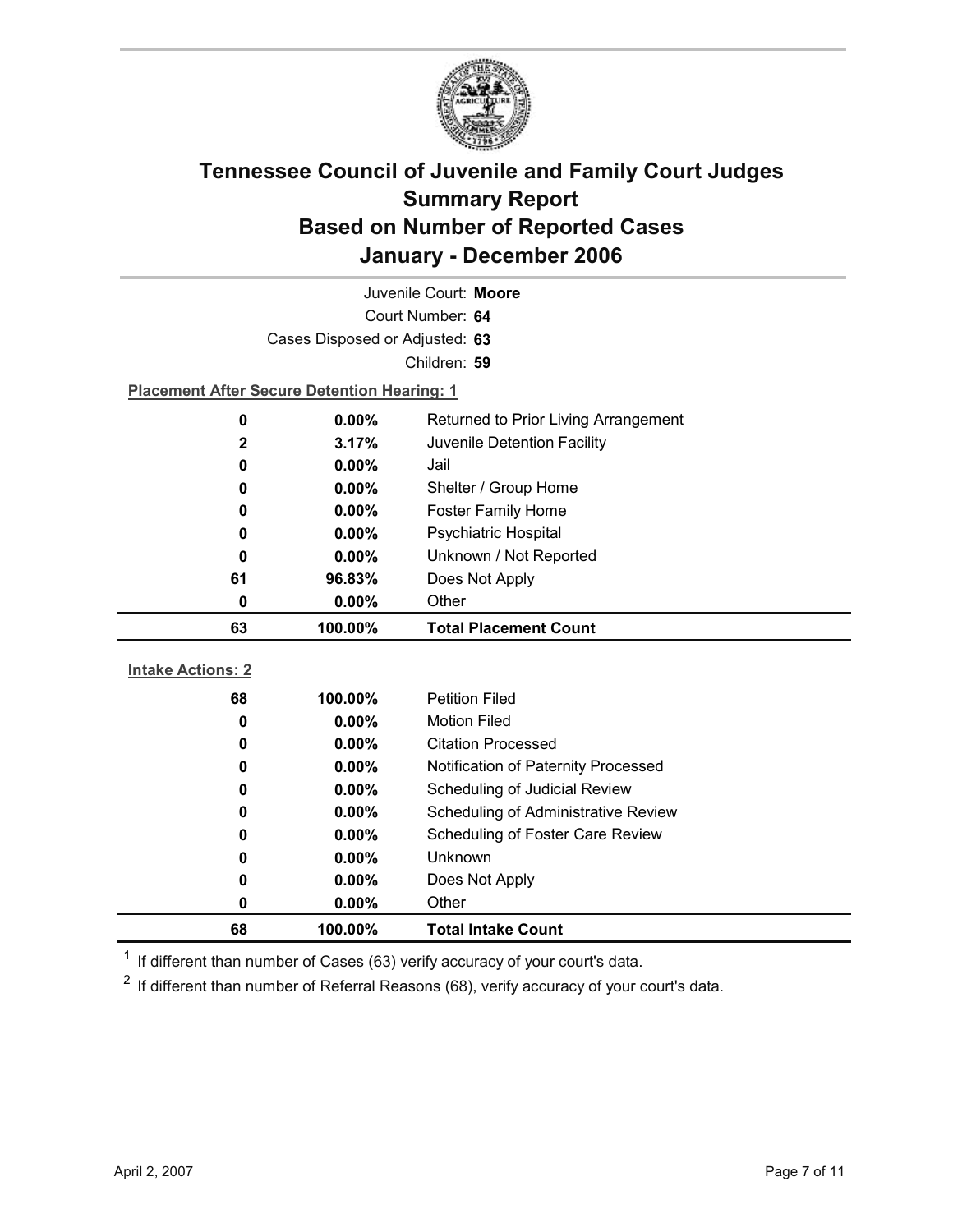

Court Number: **64** Juvenile Court: **Moore** Cases Disposed or Adjusted: **63** Children: **59**

#### **Last Grade Completed by Child: 1**

| 0                                       | 0.00%                       | Too Young for School         |
|-----------------------------------------|-----------------------------|------------------------------|
| 3                                       | 5.08%                       | Preschool                    |
| 0                                       | 0.00%                       | Kindergarten                 |
| 0                                       | 0.00%                       | 1st Grade                    |
| 1                                       | 1.69%                       | 2nd Grade                    |
| 0                                       | 0.00%                       | 3rd Grade                    |
| 0                                       | 0.00%                       | 4th Grade                    |
| 1                                       | 1.69%                       | 5th Grade                    |
| 3                                       | 5.08%                       | 6th Grade                    |
| 0                                       | 0.00%                       | 7th Grade                    |
| 1                                       | 1.69%                       | 8th Grade                    |
| $\mathbf 2$                             | 3.39%                       | 9th Grade                    |
| $\mathbf 2$                             | 3.39%                       | 10th Grade                   |
| 0                                       | 0.00%                       | 11th Grade                   |
| 0                                       | 0.00%                       | 12th Grade                   |
| 0                                       | 0.00%                       | Non-Graded Special Ed        |
| 0                                       | 0.00%                       | <b>GED</b>                   |
| 0                                       | 0.00%                       | Graduated                    |
| 2                                       | 3.39%                       | <b>Never Attended School</b> |
| 44                                      | 74.58%                      | Unknown                      |
| 0                                       | 0.00%                       | Other                        |
| 59                                      | 100.00%                     | <b>Total Child Count</b>     |
|                                         |                             |                              |
| <b>Enrolled in Special Education: 1</b> |                             |                              |
|                                         | $\sim$ $\sim$ $\sim$ $\sim$ |                              |

 $1$  One child could be counted in multiple categories, verify accuracy of your court's data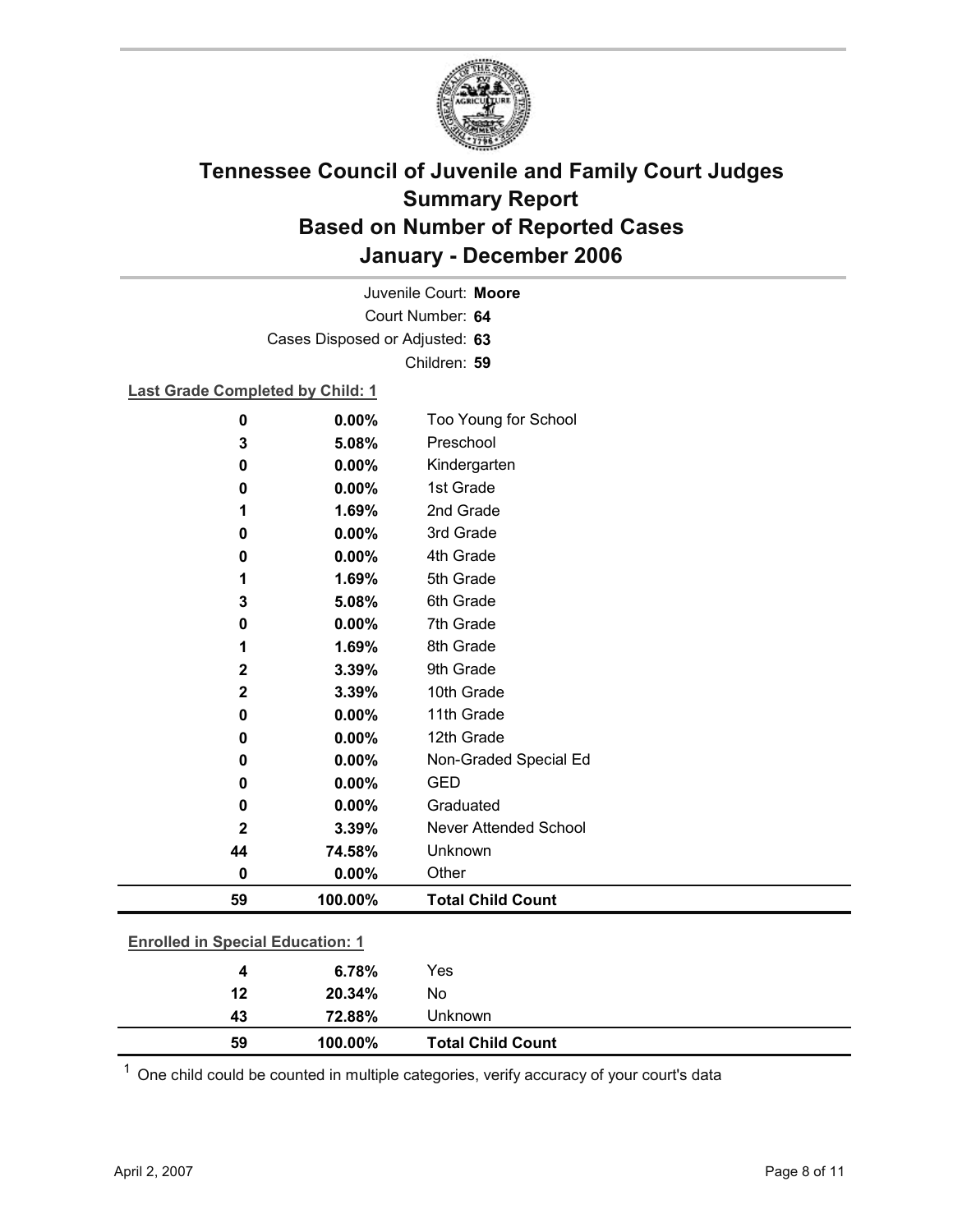

| Juvenile Court: Moore          |                  |                           |  |  |  |
|--------------------------------|------------------|---------------------------|--|--|--|
|                                | Court Number: 64 |                           |  |  |  |
| Cases Disposed or Adjusted: 63 |                  |                           |  |  |  |
| Children: 59                   |                  |                           |  |  |  |
| <b>Action Executed By: 1</b>   |                  |                           |  |  |  |
| 68                             | 100.00%          | Judge                     |  |  |  |
| 0                              | $0.00\%$         | Referee                   |  |  |  |
| $\boldsymbol{0}$               | $0.00\%$         | <b>YSO</b>                |  |  |  |
| 0                              | $0.00\%$         | Other                     |  |  |  |
| 0                              | $0.00\%$         | Unknown / Not Reported    |  |  |  |
| 68                             | 100.00%          | <b>Total Action Count</b> |  |  |  |

#### **Formal / Informal Actions: 1**

| 68 | 100.00%  | <b>Total Action Count</b>                      |
|----|----------|------------------------------------------------|
| 0  | $0.00\%$ | Unknown / Not Reported                         |
| 1  | 1.47%    | Other                                          |
| 21 | 30.88%   | Case Held Open                                 |
| 0  | $0.00\%$ | <b>Review Concluded</b>                        |
| 0  | $0.00\%$ | <b>Special Proceeding</b>                      |
| 0  | $0.00\%$ | Charges Cleared by Transfer to Adult Court     |
| 0  | $0.00\%$ | Transfer to Adult Court Hearing                |
| 20 | 29.41%   | <b>Pretrial Diversion</b>                      |
| 1  | 1.47%    | Informal Adjustment                            |
| 0  | $0.00\%$ | <b>Complaint Substantiated Mentally III</b>    |
| 0  | $0.00\%$ | <b>Complaint Substantiated Abused</b>          |
| 18 | 26.47%   | Complaint Substantiated Dependent / Neglected  |
| 0  | $0.00\%$ | <b>Complaint Substantiated Status Offender</b> |
| 6  | 8.82%    | <b>Complaint Substantiated Delinquent</b>      |
| 0  | $0.00\%$ | Retired / Nolle Prosequi                       |
|    | 1.47%    | Dismissed                                      |
|    |          |                                                |

 $1$  If different than number of Referral Reasons (68), verify accuracy of your court's data.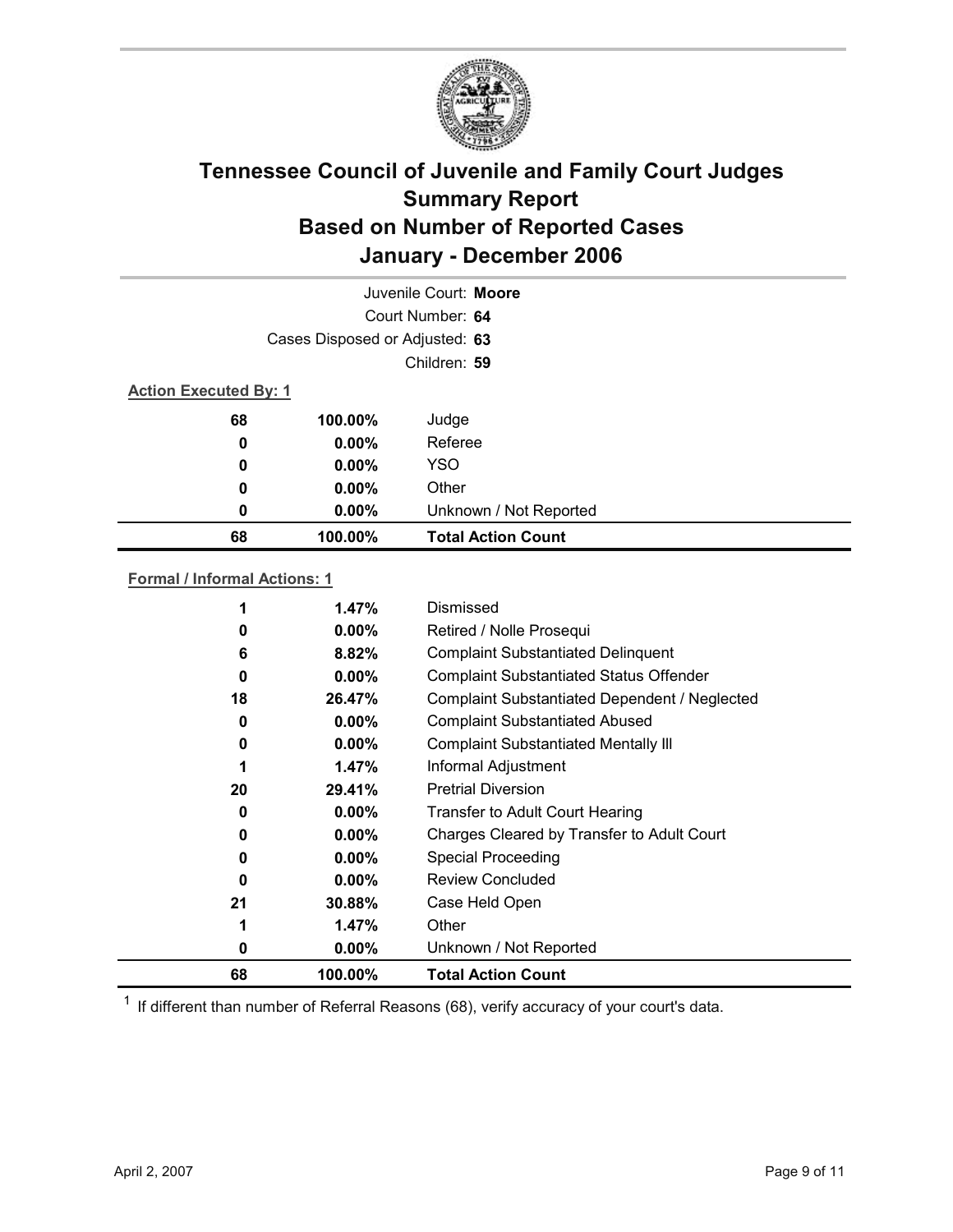

|                       |                                | Juvenile Court: Moore                                                      |  |  |  |
|-----------------------|--------------------------------|----------------------------------------------------------------------------|--|--|--|
| Court Number: 64      |                                |                                                                            |  |  |  |
|                       | Cases Disposed or Adjusted: 63 |                                                                            |  |  |  |
|                       |                                | Children: 59                                                               |  |  |  |
| <b>Case Outcomes:</b> |                                | There can be multiple outcomes for one child or case.                      |  |  |  |
| 42                    | 42.42%                         | <b>Case Dismissed</b>                                                      |  |  |  |
| 0                     | 0.00%                          | Case Retired or Nolle Prosequi                                             |  |  |  |
| 0                     | 0.00%                          | Warned / Counseled                                                         |  |  |  |
| 1                     | 1.01%                          | Held Open For Review                                                       |  |  |  |
| 0                     | 0.00%                          | Supervision / Probation to Juvenile Court                                  |  |  |  |
| 5                     | 5.05%                          | <b>Probation to Parents</b>                                                |  |  |  |
| 1                     | 1.01%                          | Referral to Another Entity for Supervision / Service                       |  |  |  |
| 0                     | $0.00\%$                       | Referred for Mental Health Counseling                                      |  |  |  |
| 0                     | 0.00%                          | Referred for Alcohol and Drug Counseling                                   |  |  |  |
| 0                     | 0.00%                          | Referred to Alternative School                                             |  |  |  |
| 0                     | 0.00%                          | Referred to Private Child Agency                                           |  |  |  |
| 0                     | 0.00%                          | Referred to Defensive Driving School                                       |  |  |  |
| 0                     | $0.00\%$                       | Referred to Alcohol Safety School                                          |  |  |  |
| 0                     | 0.00%                          | Referred to Juvenile Court Education-Based Program                         |  |  |  |
| 0                     | $0.00\%$                       | Driver's License Held Informally                                           |  |  |  |
| 0                     | $0.00\%$                       | <b>Voluntary Placement with DMHMR</b>                                      |  |  |  |
| 0                     | 0.00%                          | <b>Private Mental Health Placement</b>                                     |  |  |  |
| 0                     | 0.00%                          | <b>Private MR Placement</b>                                                |  |  |  |
| 0                     | 0.00%                          | Placement with City/County Agency/Facility                                 |  |  |  |
| 0                     | $0.00\%$                       | Placement with Relative / Other Individual                                 |  |  |  |
| 0                     | 0.00%                          | Fine                                                                       |  |  |  |
| 26                    | 26.26%                         | <b>Public Service</b>                                                      |  |  |  |
| 3                     | 3.03%                          | Restitution                                                                |  |  |  |
| 0                     | 0.00%                          | <b>Runaway Returned</b>                                                    |  |  |  |
| 0                     | 0.00%                          | No Contact Order                                                           |  |  |  |
| 0                     | 0.00%                          | Injunction Other than No Contact Order                                     |  |  |  |
| 0                     | 0.00%                          | <b>House Arrest</b>                                                        |  |  |  |
| 0                     | 0.00%                          | <b>Court Defined Curfew</b>                                                |  |  |  |
| 0                     | 0.00%                          | Dismissed from Informal Adjustment                                         |  |  |  |
| 0                     | $0.00\%$                       | <b>Dismissed from Pretrial Diversion</b><br><b>Released from Probation</b> |  |  |  |
| 0                     | 0.00%                          | <b>Transferred to Adult Court</b>                                          |  |  |  |
| 0                     | 0.00%                          |                                                                            |  |  |  |
| 0                     | $0.00\%$                       | <b>DMHMR Involuntary Commitment</b>                                        |  |  |  |